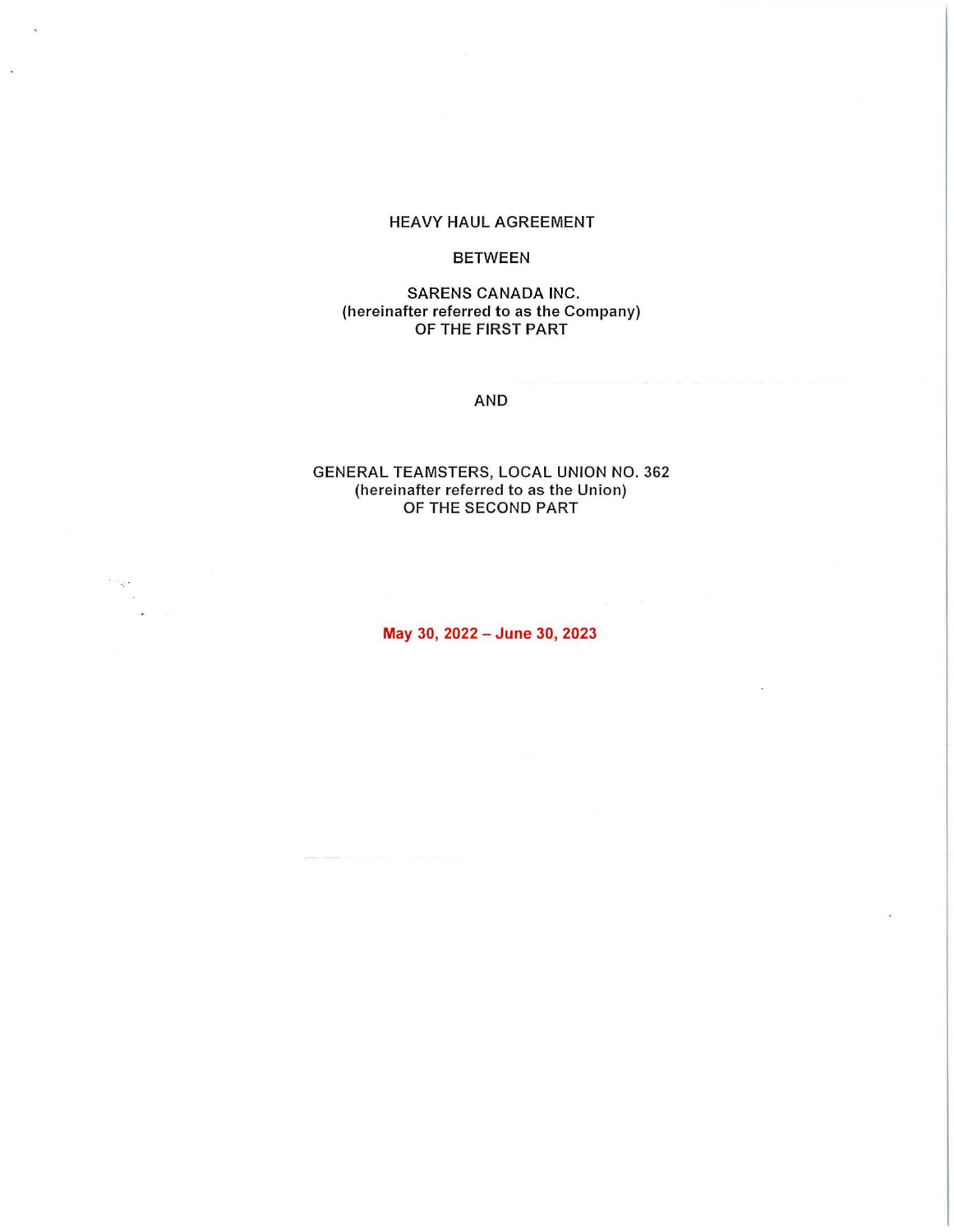# TABLE OF CONTENTS

 $\overline{a}$ 

 $\sim$ 

 $\bar{\gamma}$ 

 $\bar{a}$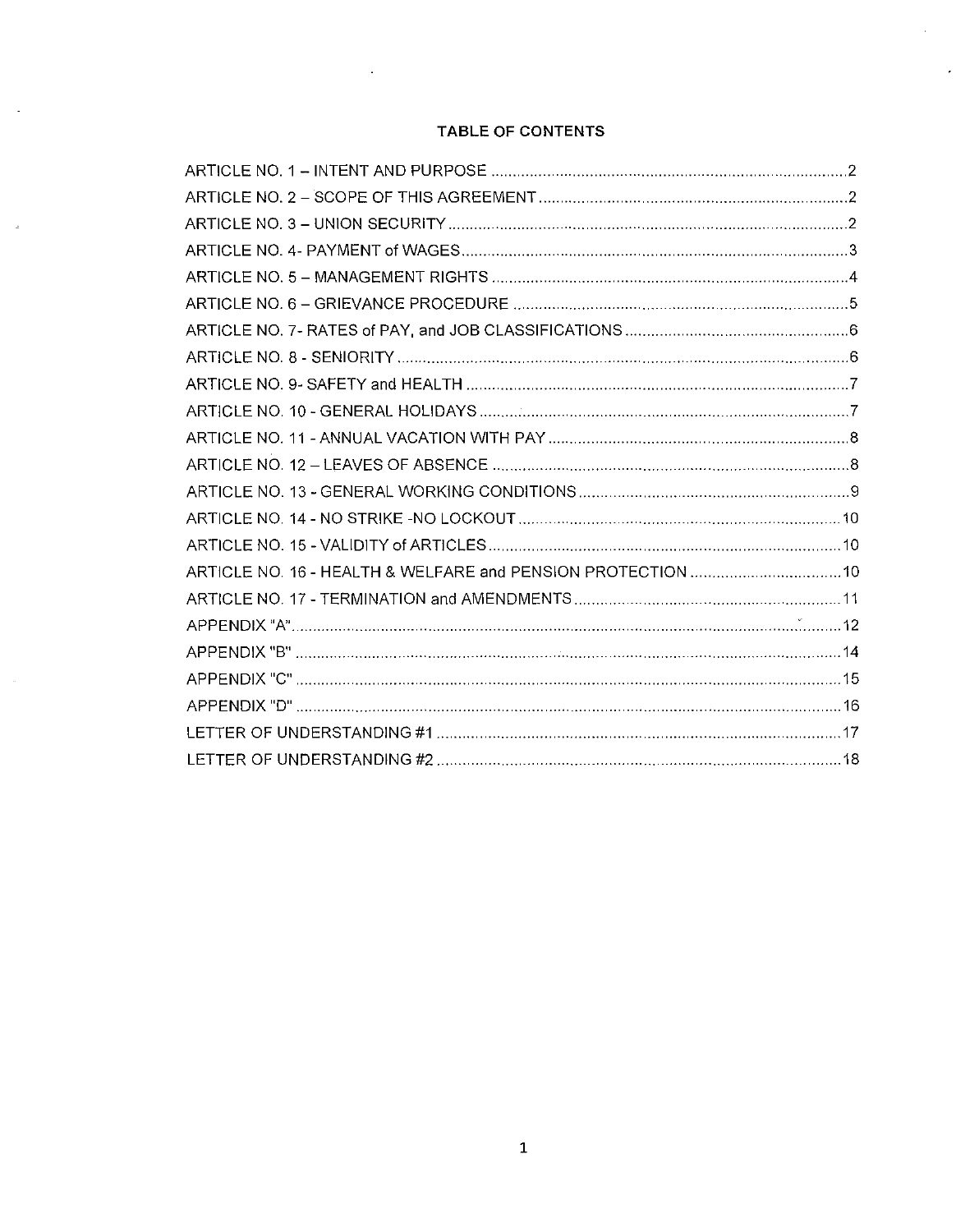WITNESSETH THAT **in** consideration of the premises and the mutual covenants and agreements herein contained, the Parties hereto have agreed as follows:

## **ARTICLE NO. 1 - INTENT AND PURPOSE**

It is the intent and purpose of the Parties hereto that this Agreement will promote and improve harmonious labour relations, and facilitate the peaceful adjustment of differences between the Company and the employees covered by the terms of this Agreement; and set forth herein the Agreement covering the rates of pay, hours of work, and working conditions to be observed.

## **ARTICLE NO. 2 - SCOPE OF THIS AGREEMENT**

- a) This Agreement shall apply to all Union employees as numerated.
- b) All Union employees working for the Company as enumerated in the following Appendices hereunto annexed and forming part of this Agreement:

**Appendix "A"** - Hours of work, overtime, classifications, and wage rates of employees of mobile equipment in Heavy Haul, and their helpers related thereto, including all field personnel with the exception of shop employees.

**Appendix "B"** - Prairie Teamsters Health and Welfare Plan

**Appendix** "C" - Teamsters Union/Industry Advancement Fund

**Appendix "D"** - Prairie Teamsters Pension Plan

- c) In the event the Company engages in work covered by Construction, Road Building, and Pipeline Agreements, it is understood and agreed that the Company, when doing work covered by those Agreements, shall become signatory to those Agreements, along with signatory Teamster Unions.
- d) In the event an entire business or any part thereof is sold, leased, transferred or taken over by sale, transfer, lease assignment, receivership or bankruptcy proceedings such business or any part thereof shall continue to be subject to the terms and conditions of this Agreement for the life thereof.
- e) If the Company is required to hire outside trucks it will endeavour to utilize those Parties that are signatory to this Agreement, provided that mutually satisfactory arrangements can be made between the Parties.

#### **ARTICLE NO. 3 - UNION SECURITY**

- a) The Employer recognizes the Union as the exclusive bargaining agent in respect to all employees in the Heavy Haul bargaining unit employed in Alberta for which the Union has acquired and retained the right of collective bargaining.
- b) The Union recognizes the exclusive right of the Company to select and hire.
- c) The Company agrees that all employees, Owner-Operators, and employees of Owner-Operators, shall apply to be members of the Union as a condition of employment, and all new employees, Owner- Operators and employees of Owner-Operators, must apply to become members of the Union prior to commencing employment with the Company.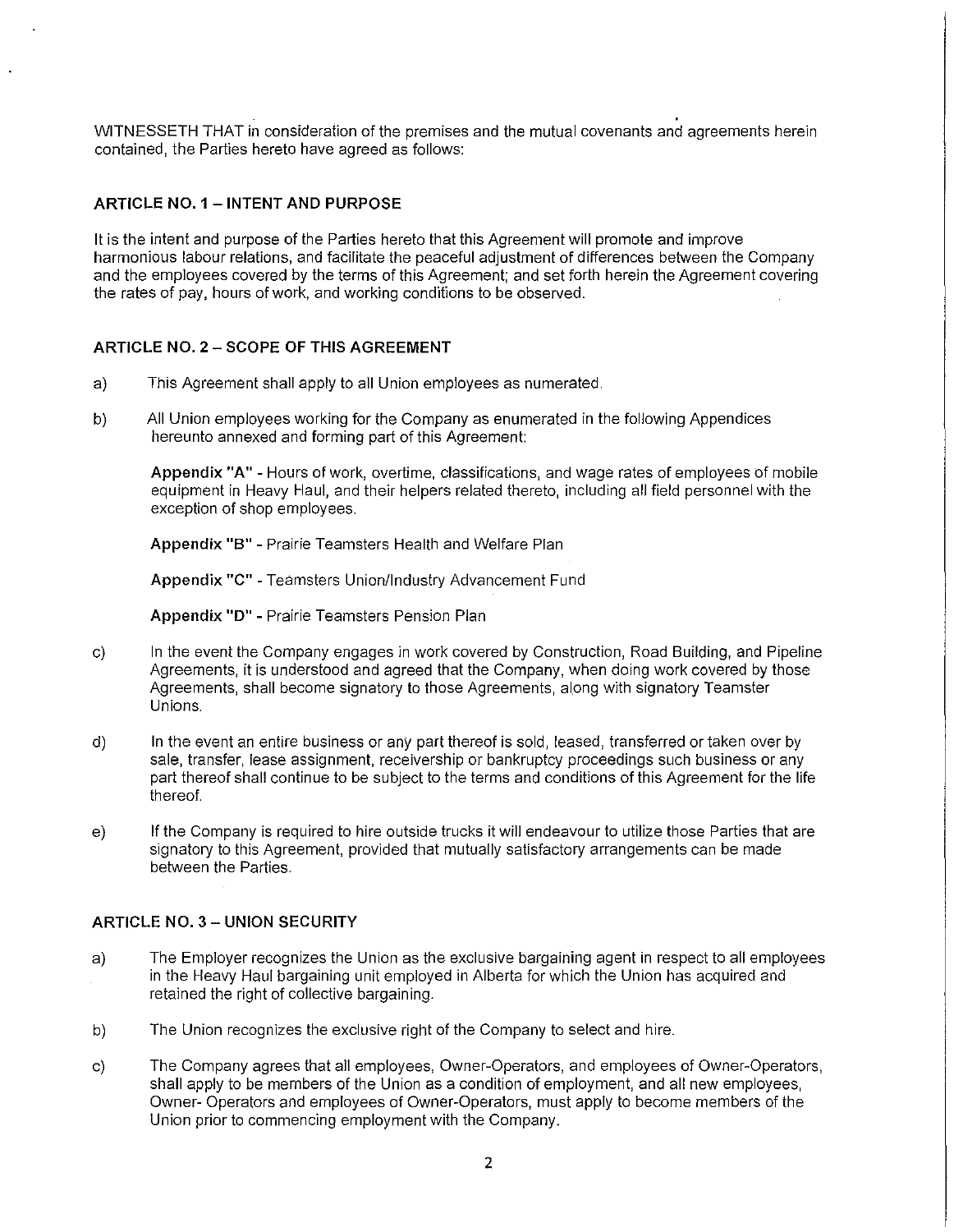- d) All Employees who are presently employed by the Employer as a condition of employment must obtain and/or maintain their Union Membership in good standing.
- e) For the purpose of this Agreement, the sole definition of Membership in good standing means that they must pay in accordance with the provisions of this Agreement, the regularly prescribed initiation fee, regular Monthly Union dues, and periodic assessments uniformly required of all Members in the Bargaining Unit.
- f) The Employer agrees that when it hires new Employees, the Employer shall have such new Employees fill in the required Union Application for Membership cards prior to commencing work and mail same in to the Union office.
- g) The Employer shall deduct and pay over to the Secretary-Treasurer of the Union, any monthly Union dues, Initiation fees and /or assessments which may be levied in accordance with the Union's By-laws, owing by said employees hereunder to the Union.
- h} The Employer shall deduct the monies from the first pay of an Employee each month, and remit such monies to the Secretary-Treasurer of the Union on or before the fifteenth (15th) day of the following Month in which the monies are deducted, together with one (1) copy of the Check-off list as above mentioned. (Note: for the purpose of definition: "Check -off List" is the updated Union's Pre-Billing statement as indicated below).
- i) The Employer will, at the time of making each remittance hereunder to the Secretary-Treasurer of the Union, update the Union's Pre-Billing statement showing all Monthly dues submitted for Members along with current address, postal code, date of hire and Social Insurance Number.
- j) It shall be the duty of employees to notify the Employer and the Union promptly of any change of address. If an employee fails to do this, the Employer will not be responsible for failure to reach such employee.
- k) The Monthly Check -Off List will reference any;
	- New Members to be listed in alphabetical order with current address, postal code, date of hire and Social Insurance Number;
	- Terminations or resignations are to be clearly identified with current address, postal code, Social Insurance Number and date of termination or resignation;
	- Any current address change to be updated as well as name changes (i.e. marriage) as provided by the employee;
	- If an Employee works anytime during a month, the Employer assures the Union that the total amount of the monthly dues as specified by the Secretary-Treasurer of the Union will be deducted and forwarded to the local union. Probationary employees included.

#### **ARTICLE** NO. **4 - PAYMENT of WAGES**

- a) The Company shall pay wages to every employee covered by this Agreement at the rates set forth in the Appendices hereunto annexed in respect of the various classifications therein contained. The Appendices containing the classifications of the Union(s) signatory to this Agreement shall be deemed to be contained in, and form a part of, this Agreement.
- b) The Company shall weekly, pay to each employee covered by this Agreement, all wages earned by the employee to a day not more than five (5) working days prior to the date of payment,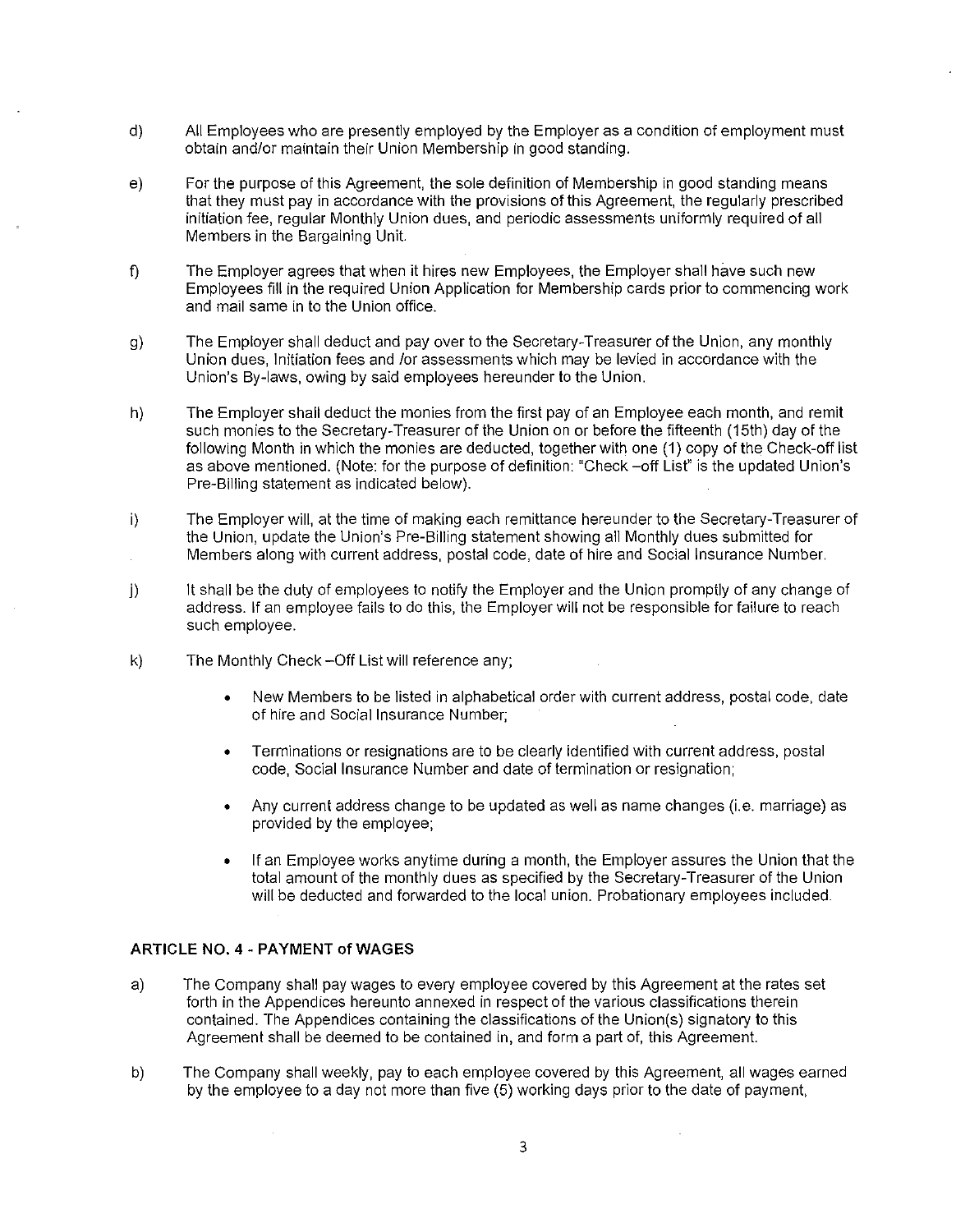provided that if a General Holiday falls on the regular payday, payment will be made the preceding day.

c) At the Employer's option, Employees will have only electronic access to all payroll slips and records for taxation purposes, and records of employment.

The Company shall provide each employee covered by this Agreement with Web access to view or print itemized statements in respect of all wage payments made to such employee. Such statement shall set forth:

- the period for which the payment is made;
- the number of hours for which the payment is made;
- the rate of wages;
- details of the deductions made from the wages; and
- the actual sum being received by the employee.

For final pay on termination, the records shall be made available for pickup at the office, or mailed to the employee if so requested. By mutual agreement, other means of communicating final pay records may be implemented.

d) Employees of Owner-Operators shall be paid equivalent wages and conditions as provided in this Collective Agreement. If there should be any deficiency to the employee, it shall be his or her responsibility to advise the Company within thirty (30) days of the pay period in which the deficiency took place.

The Company shall then take action to rectify the situation and pay such balance as may be properly due to owing such employee for said pay period.

- e) If an error occurs in the payroll computation of an employee's paycheque, and the amount is equal to one (1) days' pay or more, he or she shall be entitled on request to receive same as soon as practicable, but not later than the week following the payday on which the error was reported. If an employee improperly completes his or her time card or pay claim, or does not turn them in immediately on completion of his or her trip or tour, any pay so affected will be included with the next regular pay period.
- f) When a payroll error occurs, the Company shall produce all pertinent documentation for employees or Owner/Operators to clear up the payroll issue.

#### **ARTICLE NO. 5 - MANAGEMENT RIGHTS**

- a) The Union recognizes the right of the Company to manage and direct the Company's business in all respects in accordance with its commitments, and to alter from time to time rules and regulations to be observed by employees, which rules and regulations shall not be inconsistent with this Agreement.
- b) The Company shall always have the right to hire, assign, demote; and to discipline, or discharge employees for proper cause.
- c) No Employee will be required to enter into, nor will the Company pursue with individual employees, any written or verbal agreement that is inconsistent with the terms of this Collective Agreement. For greater clarity, nothing in this section limits the Company's management rights.
- d) i) It is recognized that from time to time terms and conditions of employment may require alteration from those contained in the Collective Agreement in order to enable the Employer to obtain certain work or execute certain work in a manner that is deemed to be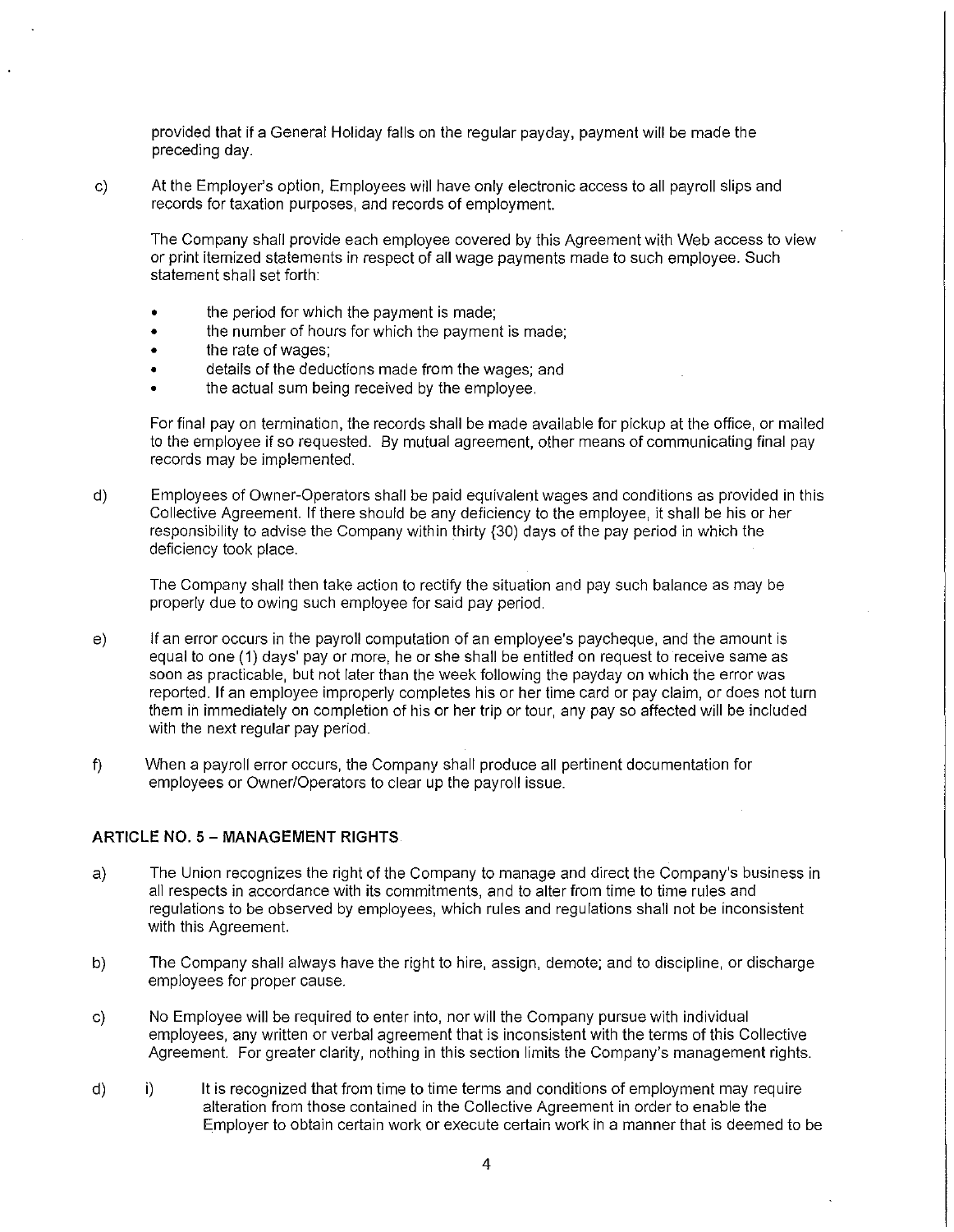prudent. Any alterations must be reached by mutual agreement between the employer and the union. Requests to alter terms and conditions of employment can be initiated by the Employer or by the Union.

- ii) Any modification to terms and conditions of employment will be finalized in writing by the Employer and the Business Manager of the Union.
- e) Should a specific provision of this Agreement directly conflict with an enumerated right under this Article, the specific Agreement shall prevail over the enumerated right.

#### **ARTICLE NO.** 6 - **GRIEVANCE PROCEDURE**

A "Grievance" means a difference arising out of the interpretation, application, administration or alleged violation of this Agreement. A grievance shall be addressed in accordance with the procedures herein.

**STEP 1** - Any grievance of an employee shall first be taken up between such employee and his or her immediate Supervisor.

Time limit to institute a grievance:

- a) termination or layoff five  $(5)$  days<br>b) all others fifteen  $(15)$  days
- all others  $-$  fifteen (15) days

**STEP** 2 - Failing settlement under Step 1, the employee must present his or her grievance in writing to the Local Union, and such grievance shall be taken up between the representative of the Local and the immediate Supervisor. Step 2 must be completed within ten (10) calendar days from the completion date of Step 1.

**STEP** 3 - Failing settlement under Step 2, the matter will be taken up in presentation to a Board, consisting of two (2) Union members selected by the Union, and two (2) members appointed by the Company. Step 3 must be completed within ten (10) calendar days from completion date of Step 2.

**STEP** 4 - Failing settlement under Step 3, the matter will be referred to an agreed upon neutral Arbitrator, who will meet with the Parties to hear both sides of the case. By mutual agreement, a grievance may be referred to an Arbitration Board, which shall be appointed in accordance with the provisions of the Canada Labour Code or the Canadian Joint Grievance Panel. The Parties agree that the decision of either of these options are final and binding.

The Arbitrator shall be required to hand down his/her decision within fourteen (14) calendar days following completion of the hearing, and his/her decision shall be final and binding on the two Parties to the dispute.

Failing to agree upon a neutral Arbitrator, the Department of Labour will be requested to appoint a neutral Arbitrator whose decision will be final and binding.

The cost of the Arbitrator will be borne by the Union and by the Company.

All the time limits referred to in the grievance procedure herein contained will be deemed to mean work days. A work day is defined as any day from Monday to Friday. If the parties are attempting to resolve the grievance, or an issue that may become a grievance, through discussion, or other forms of communication, the time limits expressed in this Article, will not be deemed to be in effect. However, either party may at any time unilaterally declare that the time limits are in effect. The time limits will resume on the date of such unilateral declaration from where they left off at the last step filed by either Party, the Parties may agree in writing to extend the time limits at any time.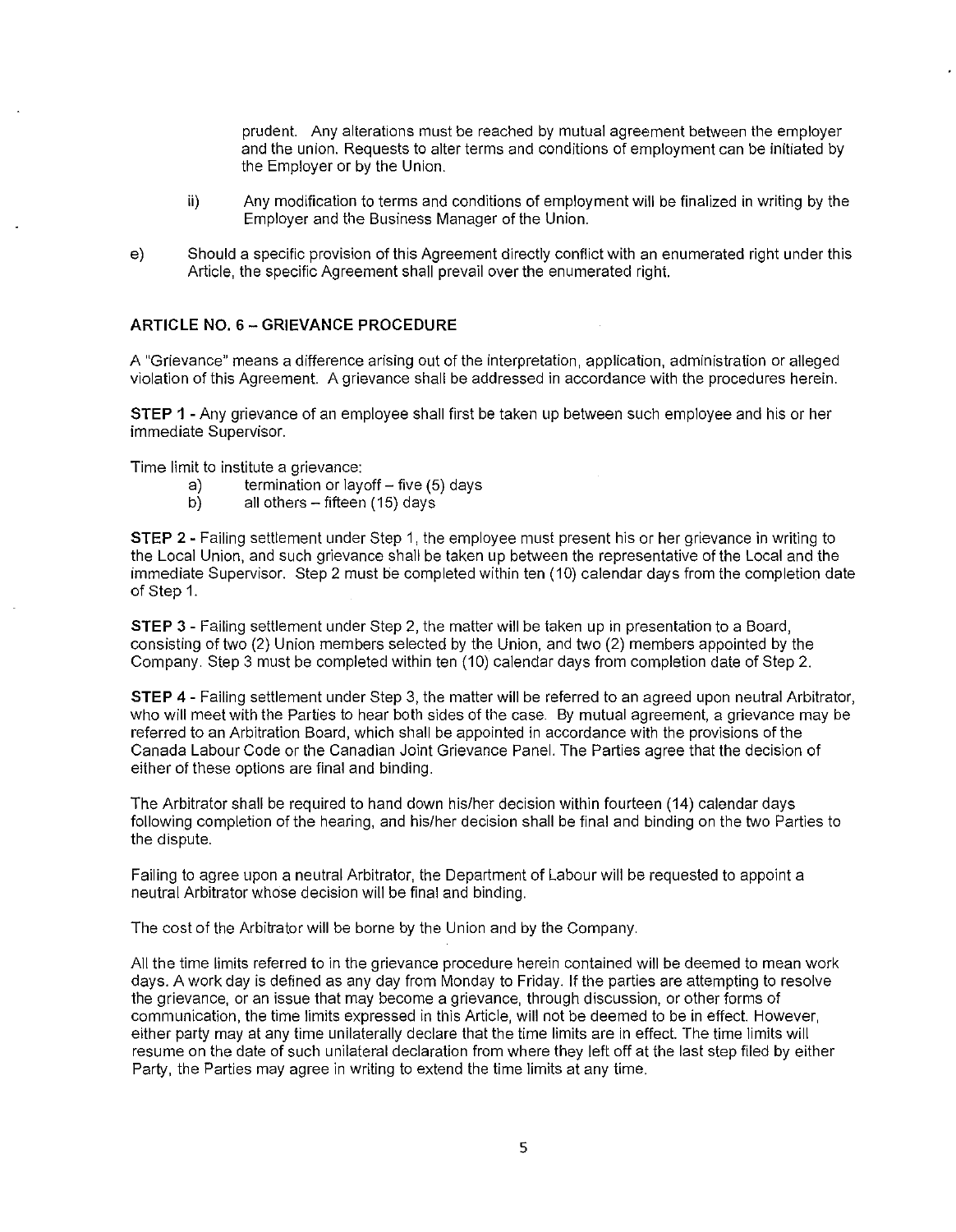The Employer or the Union will not be required to consider or process any grievance which arose out of any action or condition more than five (5) days after termination or layoff occurred, or more than fifteen (15) days after another subject of such grievance occurred.

## **ARTICLE NO. 7- RATES of PAY, and JOB CLASSIFICATIONS**

- a) Special rates of pay for any new operations, areas, or job classification shall be subject to negotiation, provided that the Company shall pay the area rate until the new rate or job classification is agreed upon. The Company agrees to advise the Union office of any such rate within ten (10) days of its establishment, and if no written Union representation is made within thirty (30) days of such notification, the rate will be deemed agreed upon. If no agreement is reached within sixty (60) days of receipt of such written representation, the Union may process a grievance under the Grievance Procedure, commencing with Step 3.
- b) It is understood and agreed that such new rate shall be retroactive to the date the new operation, area, or job classification was instituted.

## **ARTICLE NO.** 8 - **SENIORITY**

- a) Seniority shall be based on the length of continuous service with the Company from the date of hire within the bargaining unit.
- b) Seniority shall be applied on a "Branch" or "Terminal" specific basis.
- c) The principle of seniority in each "Branch" or "Terminal", shall be maintained in the reduction and restoration of the working force, subject to the Employer's assessment of the employee's competency and qualifications.
- d) The Parties acknowledge that the nature of the industry is such that time of intermittent work shortages do exist, and as such the Employer agrees to make all reasonable efforts during these times to ensure that Employees can be provided with continued opportunity of employment.
- e) In the event that a shortage of work results in a layoff, the Employer agrees that the reduction of the workforce within a classification shall be governed by the following:
	- Firstly, the Employer's assessment of the competency and qualifications of each of the workers within each of the classifications, in respect to the work remaining to be performed.
	- Secondly, the seniority of the workers within the classifications.
- f) In the event that a senior employee is facing a layoff within a classification, and the Employer has determined that the employee holds the competency and qualifications to occupy another classification, the employee will be given the opportunity to fill a vacant position.
- g) Eligibility for recall of laid off workers who have retained seniority shall be governed by the following:
	- Firstly, the Employer's assessment of the competency and qualifications of each of such laid off workers, in respect to the work then remaining to be performed within the classifications.
	- Secondly, the seniority of the laid off workers.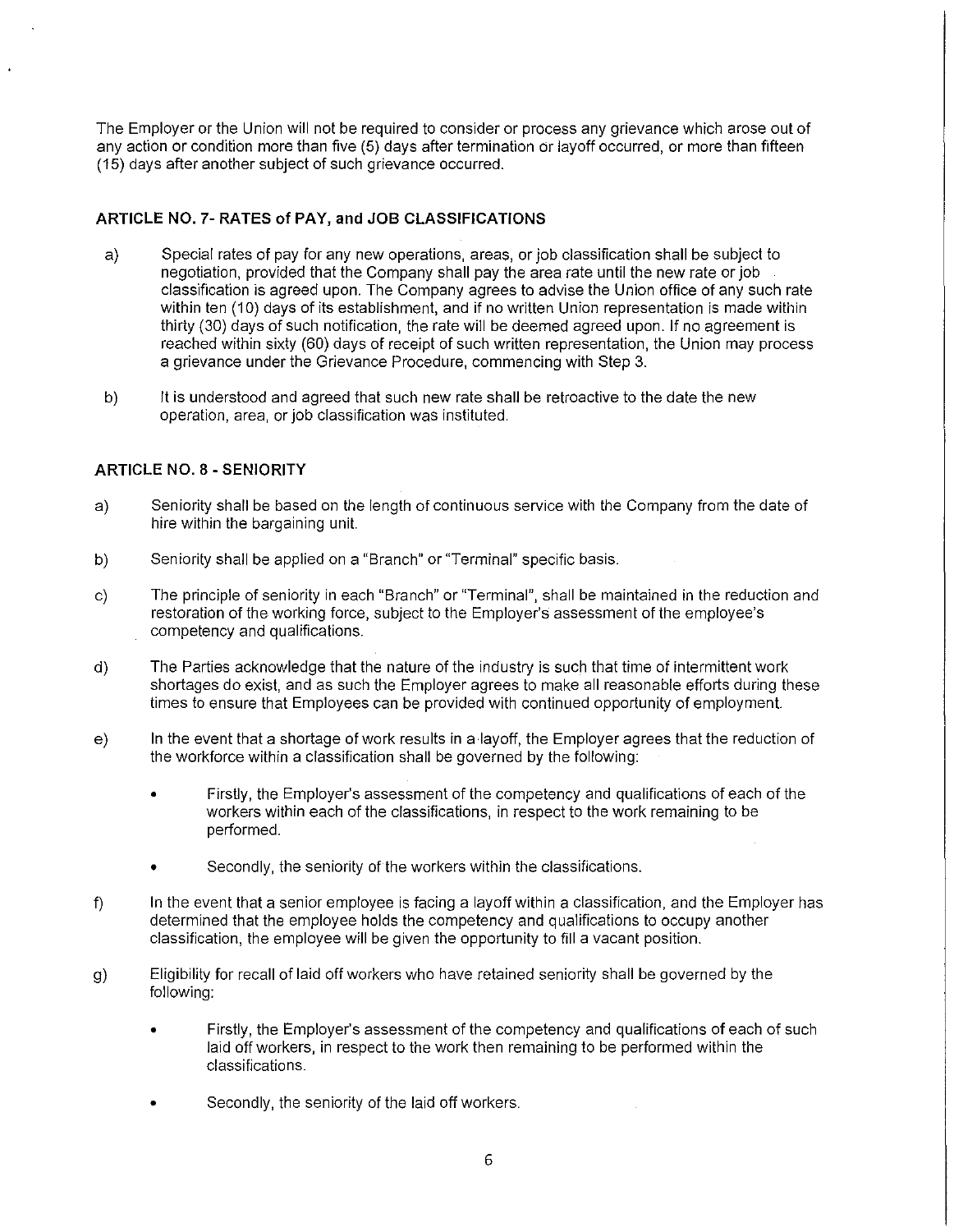#### h) Assessment and Opportunity

The Employer will assess, on an annual basis, the competency and qualifications of each member of the bargaining unit. The Employer shall inform each member of the bargaining unit of the competency and qualification the member will be required to attain in order to be considered for assignment of a higher classification. Employees will be provided with the opportunity to maintain and/or obtain higher levels of competencies while under the employment of the company, if practical.

- i) Seniority shall be lost for one or more of the following reasons:
	- i) Notice of voluntary resignation<br>ii) Discharge for cause
	- Discharge for cause
	- i) Layoff for more than 180 calendar days<br>ii) Failure to return to work after lavoff with
	- Failure to return to work after layoff within seven (7) days of an Employer's notice of recall delivered to the last known address, or by phone call (documented in a manner agreed to by the Parties) to the last known phone number of the laid off worker.

## ARTICLE NO. 9 - SAFETY and HEALTH

- a) The Union recognizes the right of the Company to require a medical examination at any reasonable time, providing that the Company shall pay the cost of such examination. Drivers that have completed one (1) or more years of employment with the Company, and who are required to take government physical or medical examinations for the purpose of their Vehicle Operators' License, the Company will reimburse the driver full cost of such physical examination upon presentation of a receipt showing the driver has paid for, and passed, such examination.
- b) It is to the mutual advantage of both the Company and the employee that employees shall not operate vehicles which are not in safe operating condition. It shall not be a cause for discipline if a driver refuses to operate any vehicle that he or she believes is not safe. It shall be the duty of the employee to report promptly in writing to the Company on all defects in equipment. The previous trip's cry-sheet will be made available upon request to the employee dispatched on any specific unit.
- c) The Company will follow the COAA's Canadian Model for Providing a Safe Workplace respecting Drug and Alcohol testing and re-integration procedures in the event an Employee tests nonnegative.
- d) The Company will provide employees with all required Personal Protective Equipment, with the exception of work boots, and replace said equipment when an employee presents a worn out or damaged piece of equipment for replacement.
- e) The Company will provide employees with an annual two-hundred and seventy-five-dollar (\$275.00) boot allowance. In order for an employee to claim the boot allowance, they must present the Company with an itemized receipt showing payment under their name and provide proof to the Company that the purchased boots meet proper Health and Safety standards. Employees may only use the boot allowance to purchase one (1) pair of boots and will only be reimbursed for the actual value of the boots up to the maximum amount.

## ARTICLE NO. 10 - GENERAL HOLIDAYS

a) Every employee shall be granted Holiday pay in an amount equal to four percent (4%) of their gross wages, paid out weekly. Employees are eligible for Holiday pay immediately upon being hired.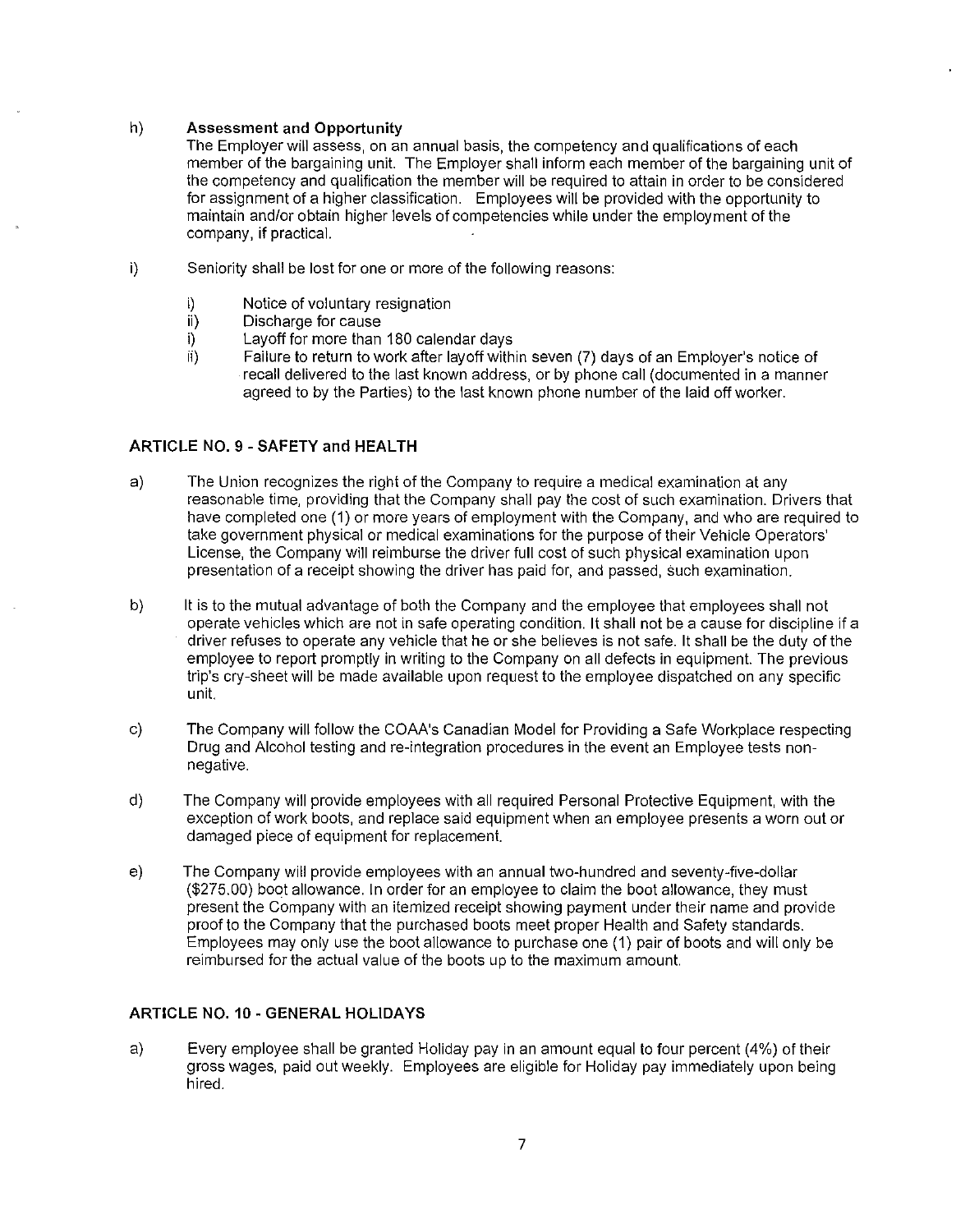New Year's Day Family Day Good Friday Victoria Day

Canada Day Civic Day Labour Day Thanksgiving Day Remembrance Day Christmas Day Boxing Day

When an employee is required to work on a General Holiday, he or she will be notified not later than 3:00 p.m. the day previous to the Holiday.

## **ARTICLE N0.11 -ANNUAL VACATION WITH PAY**

- a) Every employee is entitled to, and shall be granted, a vacation with pay as follows:
	- i) Three (3) weeks' vacation with pay in an amount equal to six percent (6%) of the gross wages of that employee, paid out weekly.
	- ii) Employees who have completed eight (8) years of continuous service with the Company shall receive in the next succeeding year of employment, and each year thereafter, four (4) weeks' vacation with pay in an amount equal to eight percent (8%) of the gross wages of that employee during the year in which he or she qualified for such vacation.
	- iii) Employees who have completed fifteen (15) years of continuous service with the Company shall receive in the next succeeding year of employment, and each year thereafter, five (5) weeks' vacation with pay in an amount equal to ten percent (10%) of the gross wages of that employee during the year in which he or she qualified for such vacation.
- b) Vacation schedules will be prepared by the Company as far in advance as practicable. All employee requests shall be recognized, if operating conditions allow, vacations shall be granted on the basis of seniority.
- c) An employee laid off or leaving the Company before completion of a full year of service, shall be entitled to a pro-rated vacation with pay computed on the same percentage of his or her gross wages during the portion of the year worked.

#### **ARTICLE NO.** 12 - **LEAVES OF ABSENCE**

- a) Applications for leave of absence without pay, when in writing, may be granted at the discretion of the Company.
- b) If an employee uses a leave of absence for purposes of taking employment elsewhere, then he or she shall be considered to have terminated his or her employment with the Company.
- c) The Employer shall allow time off work, without pay, to any Employee who is serving as a Union delegate to any conference or function, provided all requests for time are made by the Union in writing within thirty (30) days' notice. No Employee who acts within the scope of this clause be discriminated against for so acting.
- d) During an authorized or unpaid Leave of Absence, an Employee shall maintain and accrue seniority.
- e) When the requirements of the Employer's service will permit, any Employee hereunder upon written application to the Employer with a copy to the Union, may if approved by the Employer be granted an unpaid Leave of Absence in writing with a copy to the Union. Under such unpaid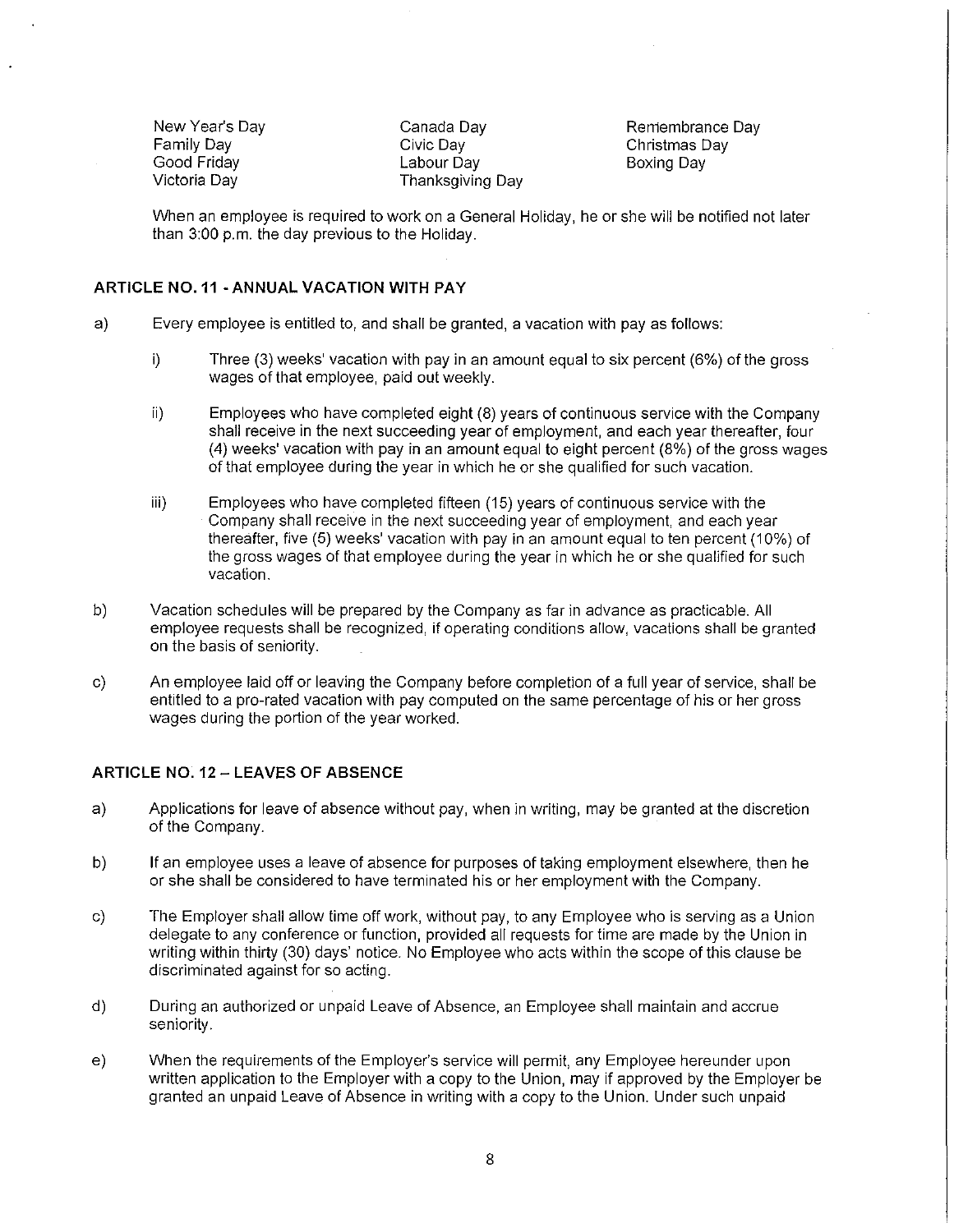Leave, the Employee shall retain and accrue seniority only. Such requests for Leave of Absence shall not be unreasonably denied.

f) Special Medical Leave - where an Employee is required to absent him/herself from work in order to attend an appointment with a medical specialist, the Employer shall grant such unpaid time off, providing the Employee has requested such time off at least seven (7) calendar days in advance of the appointment. Special consideration will be given in the event of short notice of appointments due to openings with the medical specialist due to cancellation, and without undo inconvenience to normal operations.

### **ARTICLE NO. 13 - GENERAL WORKING CONDITIONS**

- a) Employees injured on the job will be paid for the full day.
- b) Bereavement Leave: Every employee is entitled to and shall be granted, in the event of the death of a member of his immediate family, as defined in Section 33 of the Canada Labour Standards Regulations, bereavement leave on any of his normal working days that occur during the three days immediately following the day of the death. The Employer shall grant a leave of absence without pay for time off to attend the service. If the employee must travel 400 kilometers or greater from the base terminal of employment to attend the service, the employee shall receive one additional day of paid leave.
- c) A day as referred to in this Agreement is from the hour an employee commences work, and terminates twenty-four (24) hours later. However, if an employee receives a break of less than eight (8) hours prior to commencing his or her next shift, the employee shall be paid overtime until the employee receives an eight (8) hour break. Notwithstanding the provisions outlined in this Section, employees and the Company must always abide by the Driver's Hours of Service Regulations.
- d) When a member starts his or her work shift at the regular rate, he or she shall not be paid less than the regular rate for the complete day (excluding the area rate changes) except for the application of the yard rate and trailer configuration rate.
- e) Provided regular shop employees do not lose wages, drivers or Owner Operators can be used in the shop during slack seasons, and paid the rate they qualify in.
- f) Wherever possible, overtime shall be distributed evenly considering seniority.
- g) Subject to Article No. 13 c), when twilight hours are dictated, and the employee has to wait with a load until it is legally permissible to move the load further; the hours spent waiting will be paid.
- h) All employees are subject to a ninety (90) day probationary period during which the Company may terminate employment at its sole discretion and without any notice or pay in lieu of notice.
- i) The probationary period may be extended upon mutual agreement between the Company and the Union. Any agreed upon extensions will be made without precedent. The Parties will agree to an acceptable timeline and the specific standards to be met and achieved, against which the Company may exercise its discretion under the provisions of the probationary period.

Any discipline rendered or discharged of an employee during the agreed upon extension shall be subject to the grievance procedure.

j) When an employee is required to use their own vehicle for business purposes, the Company will pay to the employee a rate of fifty-one cents (\$0.51) per kilometer, subject to change based on the Treasury Board of Canada's kilometer rate.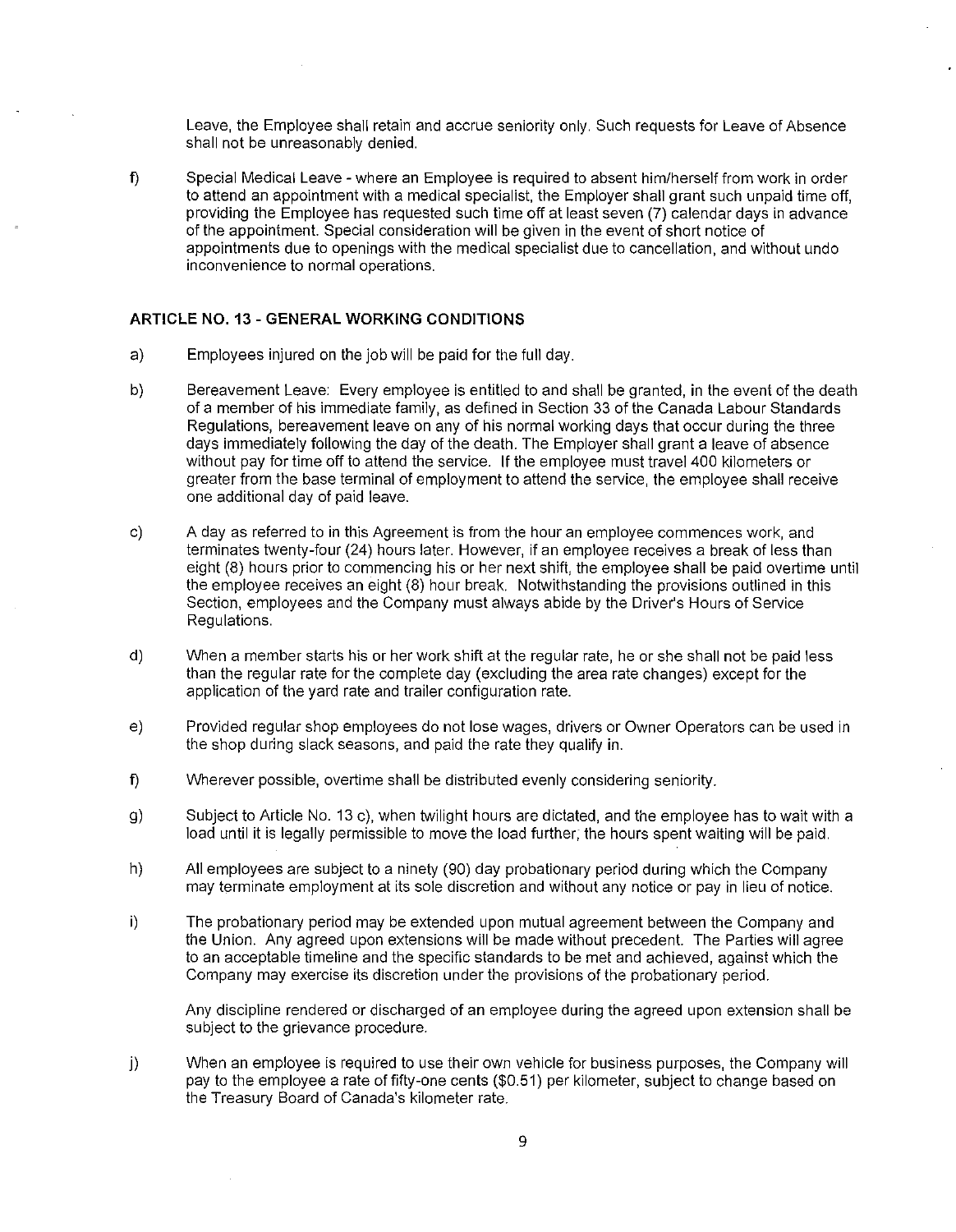- I) When an employee is required to travel for work or training purposes, the employee shall be paid eight (8) hours of straight time per day that they are required to travel, regardless of the actual amount of time spent traveling.
- m) When an employee is required to travel outside of Canada, they will be paid a meal allowance rate based on the Treasury Board of Canada's meal allowance rates for the location in which they are staying.
- n) The Company will provide bulletin boards at its terminals on which the Union may post necessary notices to its members.
- o) The Union shall appoint or elect Shop Stewards, and shall notify the Company in writing of such appointment or election. The Company shall recognize Shop Stewards, and shall not discriminate against them for lawful Union activity.
- p) Authorized agents of the Union shall have access to the Company's establishment, during working hours, for the purpose of adjusting disputes, investigating working conditions, and ascertaining that the Agreement is being adhered to, provided however that there is no interruption of the Company's working schedule.

## **ARTICLE NO. 14 - NO STRIKE -NO LOCKOUT**

- a) During the life of this Agreement, there shall be no lockout by the Company, or any strike, sitdown, slow-down, work stoppage, or suspension of work, (either complete or partial), for any reason, by the Union.
- b) It shall not be a violation of this Agreement, or cause for discipline of any employee in the performance of his duties to refuse to cross a picket line.

### **ARTICLE NO. 15 - VALIDITY of ARTICLES**

- a) If any Articles or Sections of this contract, or of any supplement hereto, should be held invalid by operation of law, or by any tribunal of competent jurisdiction; or if compliance with or enforcement of any Article or Section should be restrained by such tribunal pending a final determination as to its validity, the remainder of this contract and of any supplement thereto, or the application of such Article or Section to persons or circumstances other than those as to which it has been held invalid or as to which compliance with or enforcement of has been restrained, shall not be affected thereby.
- b) This Agreement shall not take from the employees any privileges they enjoyed at the signing of this contract, except such as were specifically dealt with in negotiating this Agreement.

### **ARTICLE NO.** 16 - **HEAL TH & WELFARE and PENSION PROTECTION**

a) When an employee goes off work ill, or on Compensation, or a grievance is invoked on his or her discharge, the Company shall continue to pay his or her Health and Welfare premiums, Pension remittance, and Union dues for a maximum of three (3) months, so that at all times the employee shall be protected to the utmost. At the end of three (3) months, the affected employee must clear up his or her deficit, and upon so doing he or she will be eligible for a further three (3) months protection. When an employee returns to work, the Company shall deduct from his or her earnings any monies the employee would normally have paid. In the event an employee does not return to work, and the employee refuses or neglects on dernand at his or her last known address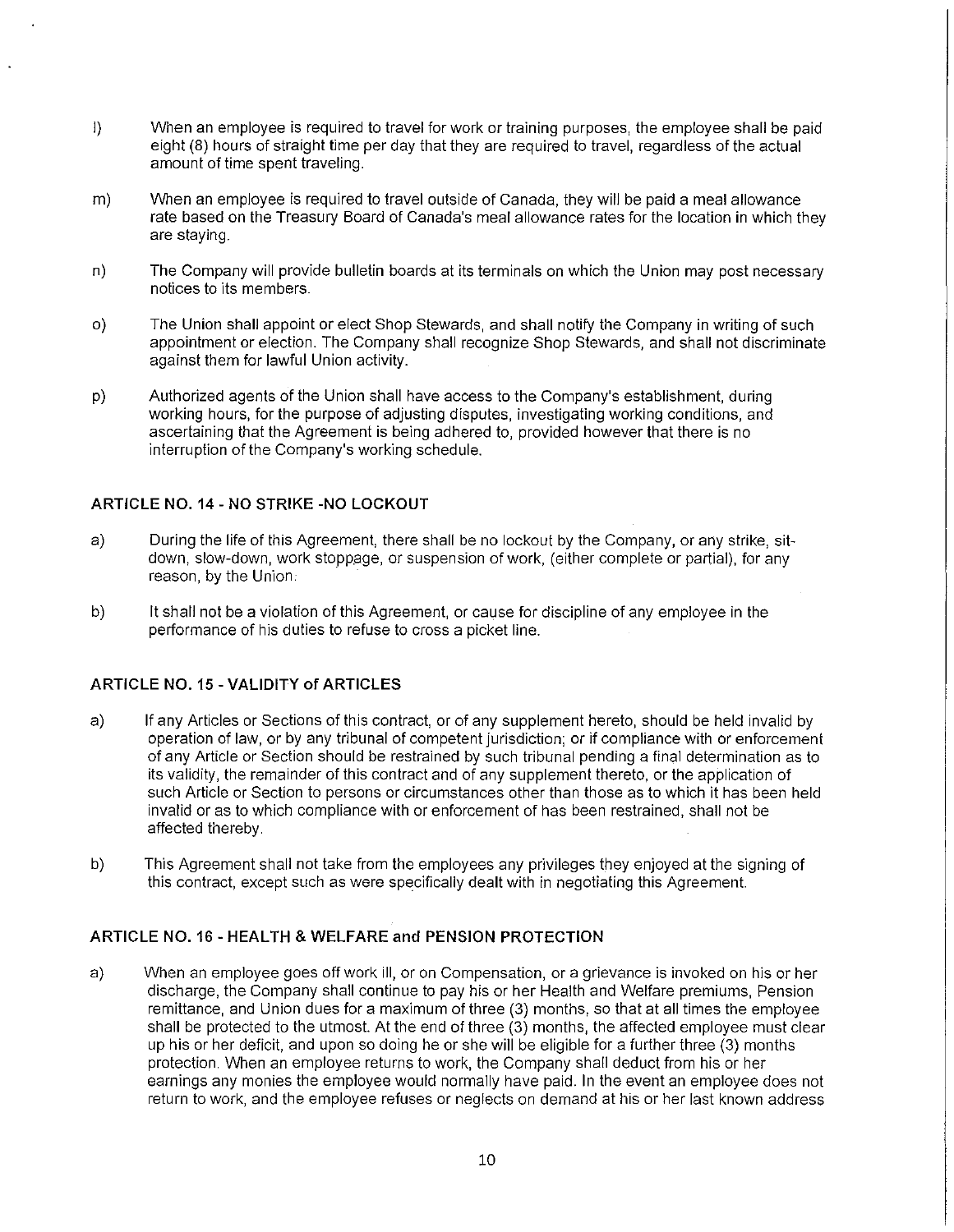to make restitution for such monies normally paid by the employee, the Union shall then reimburse the Company for said amount.

b) The employee shall be notified when he or she is three (3) months in arrears, and the period of such coverage shall exceed twelve (12) months only by mutual agreement of the two (2) Parties.

#### **ARTICLE NO. 17 - TERMINATION and AMENDMENTS**

- a) This Agreement shall be in full force and effect as of May 30 2022 and continue in full force and effect through the thirtieth (30th) day of June 2023, and from year to year thereafter, except as hereinafter provided.
- b) Either Party may terminate this Agreement on any anniversary date, by notice in writing to the other Party, not less than ninety (90) days prior to such anniversary date.
- c) Either Party wishing to amend this Agreement shall give notice in writing of such desire to the other Party, not less than ninety (90) days prior to such anniversary date of this Agreement.

SIGNED THIS  $\frac{1^5}{2^5}$  $DAY OF$   $\overline{J}$ une  $\overline{J}$  2022.

ON BEHALF OF THE COMPANY: Sarens Canada Inc.

Weneral Manager, Canada Jordan Fownes

ON BEHALF OF THE UNION: General Teamsters, Local Union No. 362

Bernie H **Aggarty, Secretary - Treasurer** 

Clint Campbell, Business Agent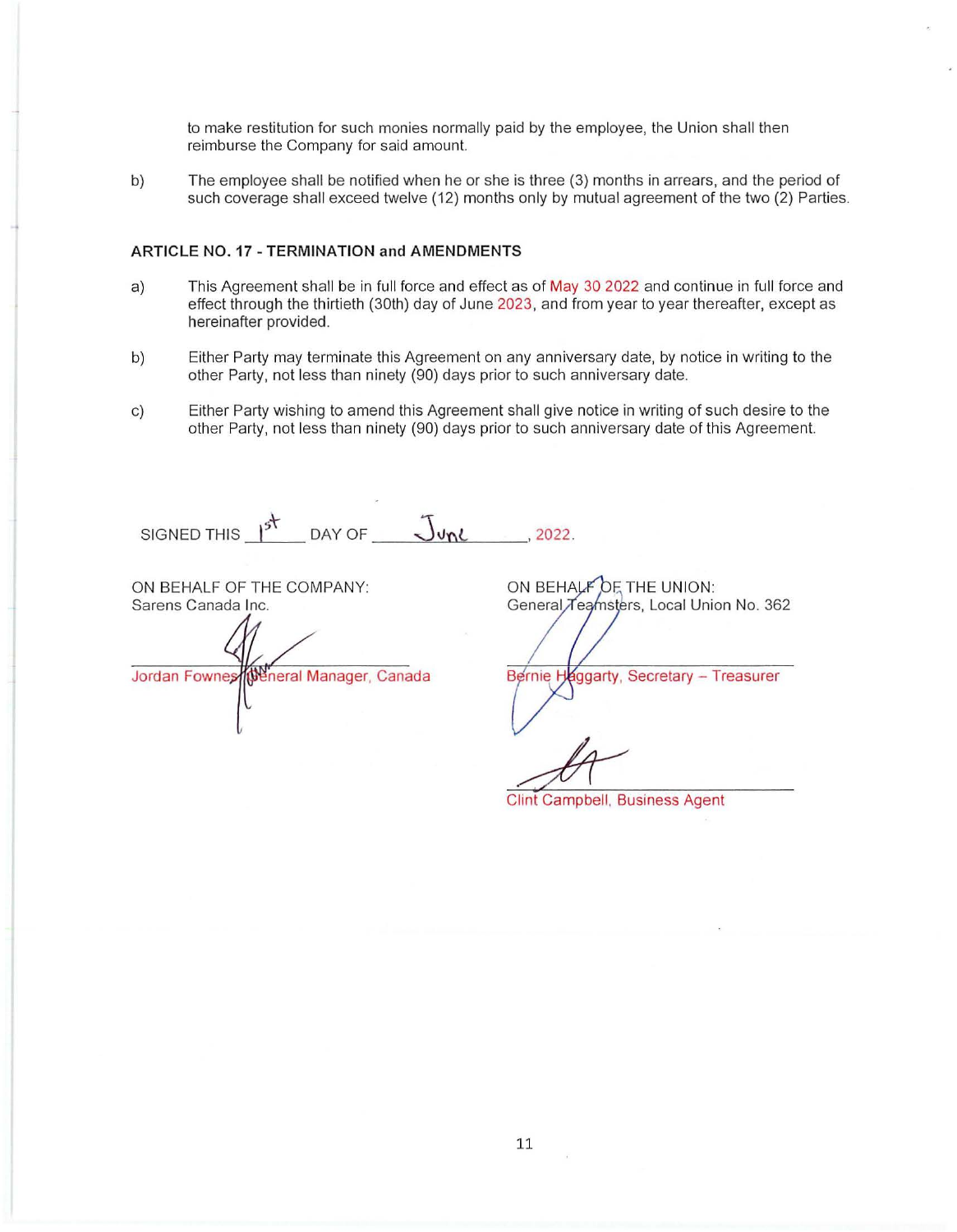#### APPENDIX "A"

### HOURS OF WORK, OVERTIME, CLASSIFICATIONS, and WAGE RATES for HOURLY RATED HEAVY HAUL EMPLOYEES and THEIR HELPERS RELATED THERETO

- 1) a) Regular Hours of Work and Overtime Conditions Daily maximum - nine (9) hours Weekly maximum -forty-five (45) hours
	- b) All hours worked in excess of the maximums shall be paid for at the rate of one and one-half  $(1\frac{1}{2})$  times.
	- c) All work done on Saturday or Sunday will be paid at one and one-half (11/2) times the hourly rate.
	- d) All hours worked on a General Holiday shall be paid for at the rate of time and one-half (1 $\frac{1}{2}$ ).
- 2) Reporting Guarantee When an employee is called, and reports for duty, on his or her regular scheduled work day he or she shall be guaranteed a minimum of four (4) hours work and/or pay.
- 3) Wage Classifications Employees shall be paid not less than the wage rate for their classification in the area such work is performed.

| Dec. 21, 2017      |
|--------------------|
| \$44.34            |
|                    |
| \$41.16            |
|                    |
| \$40.84            |
| \$40.22            |
| \$34.22            |
| \$27.12            |
| SPMT/SPT Operators |
| \$40.80            |
| \$40.22            |
| \$34.22            |
| \$27.12            |
|                    |
| \$40.80            |
| \$40.22            |
| \$34.22            |
| \$27.12            |
| \$40.22            |
| 334.12             |
| \$27.12            |
| \$25.25            |
|                    |
| \$27.12            |
| \$24.40            |
| \$21.69            |
| \$29.92            |
|                    |
| \$28.00            |
| \$34.00            |
|                    |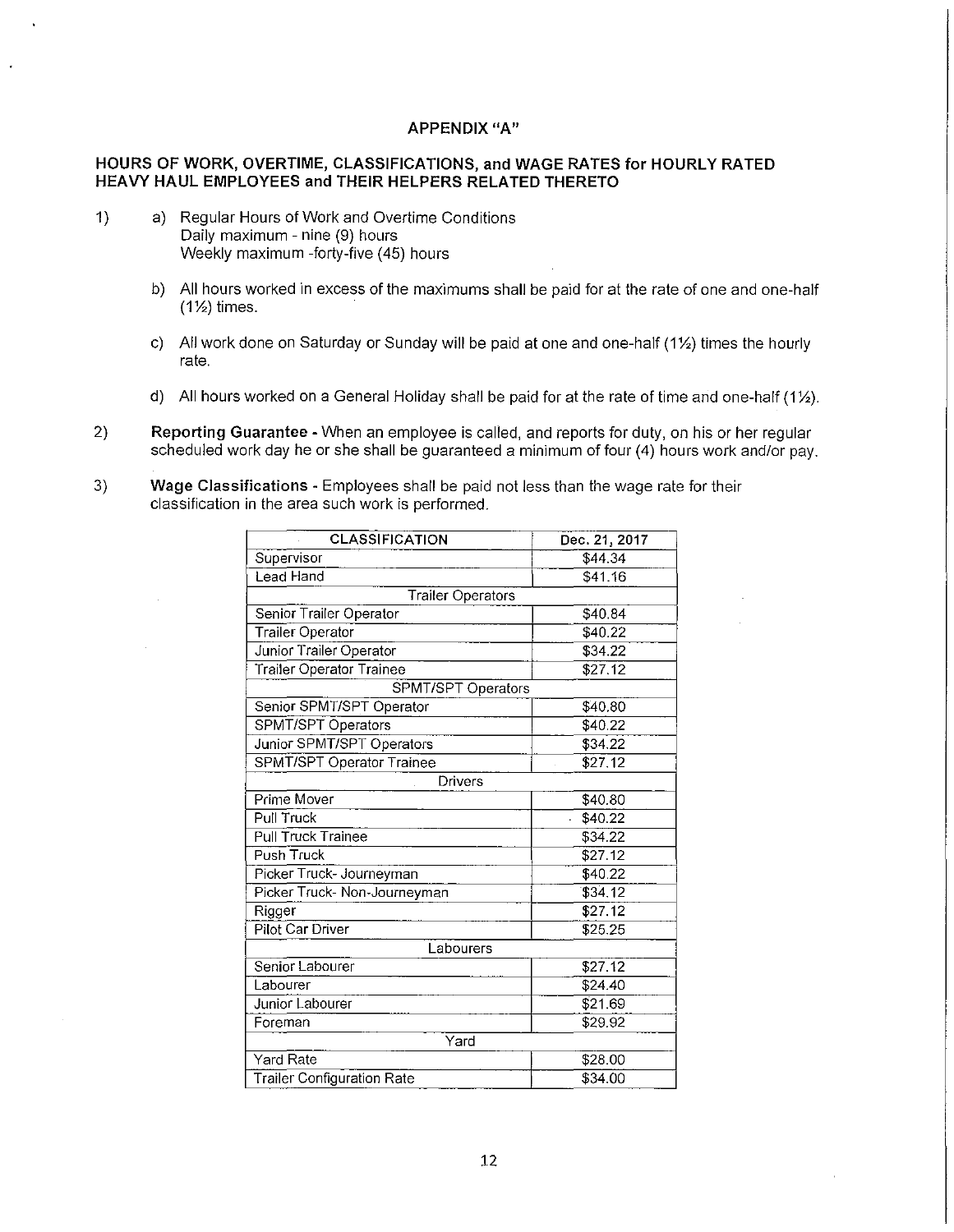### 4) Yard Rate

Employees in classifications earning over twenty-eight dollars (\$28.00) per hour, will be paid a yard rate of twenty-eight dollars (\$28.00) per hour for work performed in the yard, washing, orientations performed anywhere other than the client's job site, training, and safety meetings.

### 5) Trailer Configuration Rate

Employees in classifications earning over thirty-four dollars (\$34.00) per hour, will be paid a trailer configuration rate of thirty-four dollars (\$34.00) per hour for work performed in the yard configuring trailers.

### 6) Drivers

- a) All drivers will start in a push truck position, unless they are experienced in the industry and the Company is satisfied after a competency assessment that they are at a higher rate/classification. The Company will decide at its sole discretion at which rate to start new employees.
- b) A driver may move to a higher rate/classification after completing hours of service and a competency assessment to be determined by the Company at its sole discretion. Drivers will be informed in writing of the requirements, which the Company may change at its sole discretion.

## 7) Trailer Operators and SPMT/SPT Operators

- a) All operators will start in a trainee position, unless they are experienced in the industry and the Company is satisfied after a competency assessment that they are at a rate/classification level. The Company will decide at its sole discretion at which rate to start new employees.
- b) An operator may move to a higher rate/classification after completing hours of service and a competency assessment to be determined by the Company at its sole discretion. Operators will be informed in writing of the requirements, which the Company may change at its sole discretion.
- 8) Lead Hand/ Supervisor Employees will be promoted to Lead Hand or Supervisor positions based solely on their competency and skills to handle the position at the Company's sole discretion.
- 9) Subsistence Allowance Each employee who is required to remain away from his or her place of domicile, will receive one of the following, depending on the circumstances and at the Company's discretion:
	- Subsistence allowance at a flat rate of one hundred and fifty dollars (\$150.00) a night when they are required to sleep in their truck; or
	- Camp facilities, in which case the employee shall not receive any subsistence pay; or
	- Room and Board to be supplied at no cost to the employee; or
	- Room and sixty dollars (\$60.00) per day.
- 10) Meal Allowance a meal allowance will be paid as follows:
	- If required to work more than twelve (12) hours unplanned per day, the employee will be provided with a hot meal or a thirty-dollar (\$30.00) meal allowance.
	- If any subsistence allowance is being paid as per the above, the meal allowance shall not be paid.
- 11) Any employee reporting for duty on a call-back basis shall be guaranteed a minimum of four (4) hours pay at the overtime rate, but after completion of the duty he or she was called for, he or she may book off with a minimum of two (2) hours pay.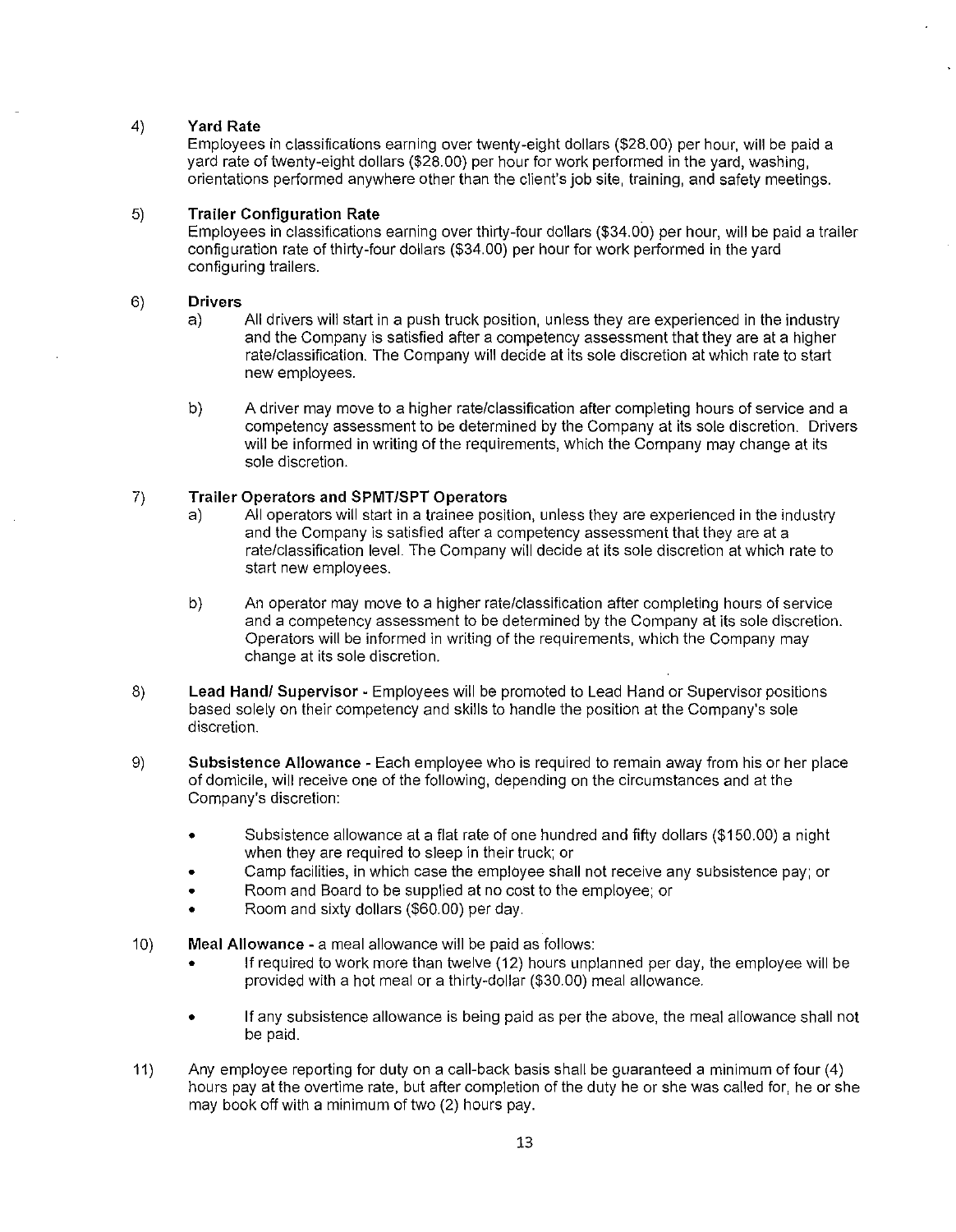### **APPENDIX "B"**

#### **HEAL TH and WELFARE PLAN**

- 1) The Company shall provide the "Prairie Teamsters Health and Welfare Plan" to all employees or members of the Union, and eligible dependents coming under the jurisdiction of this Agreement.
- 2) Any regular employee or member of the Union who is hired by the Company, after the effective date of the Health and Welfare Plan, shall join the Plan on the first day of the month immediately following sixty (60) calendar days from the date of employment with the Company.
- 3) It will be the responsibility of the Company to ensure that all employees are enrolled in the Health and Welfare Plan, and to make premium remittances on their behalf. Failure of the Company to enroll employees, forward completed forms and/or remit premiums on the due date, being the tenth (10th) day of each month, to the Trustees, will cause the Company to be liable for any claim arising thereof.
- 4) It shall be the Union's responsibility to supply all necessary enrollment forms to the Company.
- 5) The Company shall remit the premiums to the Administrator, as designated by the Trustees of the Health and Welfare Plan. It shall be the Trustees responsibility after receipt of the premiums to distribute same to applicable insurance underwriters.
- 6) Medical, Surgical and Obstetrical coverage in accordance with the standard Plan of Service provided by medicare in the province in which the employee is domiciled.
- 7) The cost of the Health Insurance Plan will be paid for by the Company.
- 8) The Company will continue to cover employees who are off ill or on Compensation, for a maximum of twelve (12) months from date of injury or illness.
- 9) The parties agree that if an employee's application for benefits under the Prairie Teamster Health and Welfare Plan is denied by the plan administrator, any dispute or appeal arising from the denial of the employee's application for benefits is a dispute solely between the plan administrator or the insurer and the employee and as such it may not be the subject of a grievance under this Agreement and may not be advance or resolved through the grievance and arbitration provisions contained in this Agreement.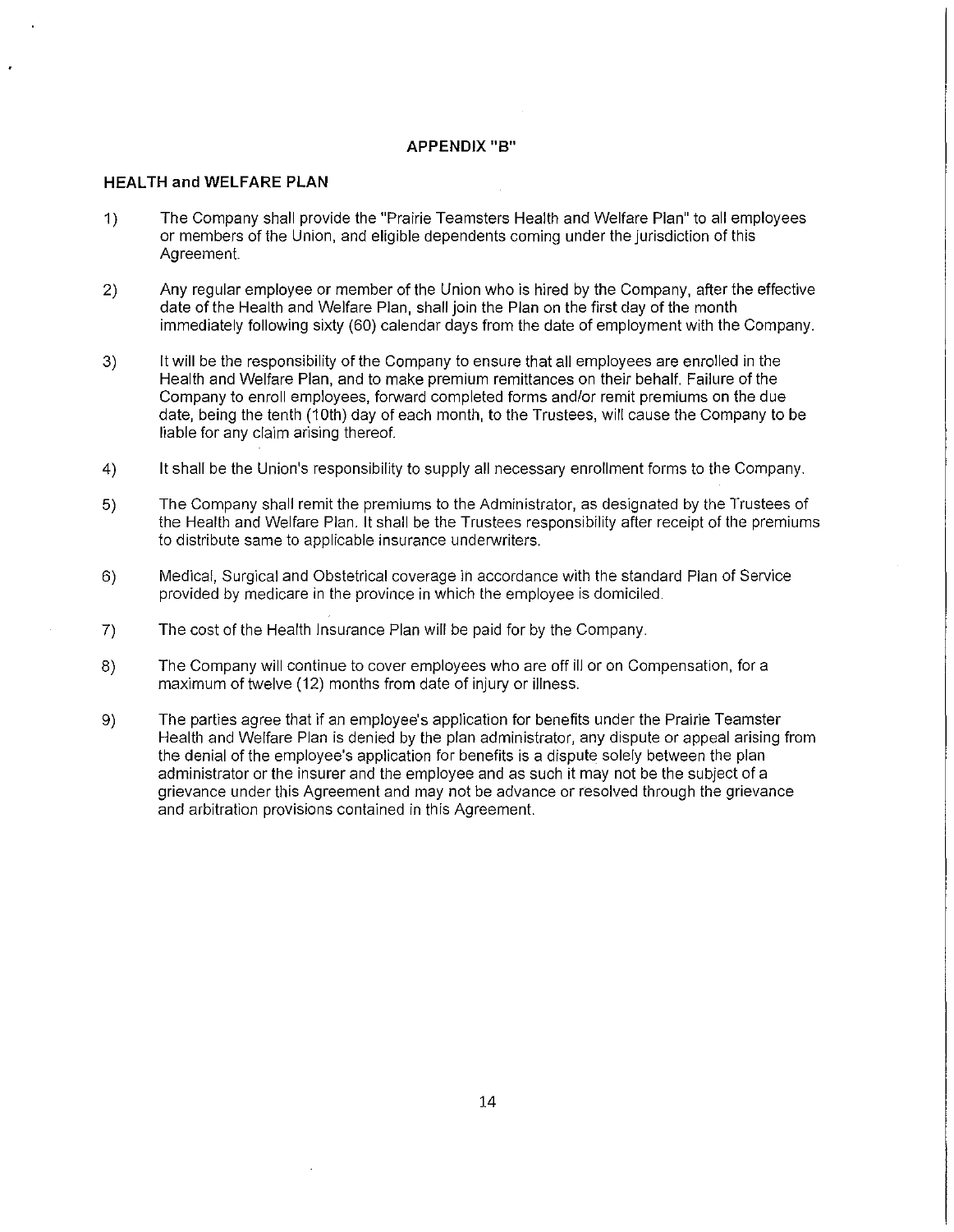#### **APPENDIX** "C"

#### **TEAMSTERS UNION/INDUSTRY ADVANCEMENT FUND**

- 1) The Teamsters Union/Industry Advancement Fund shall be for the enhancement of all persons dependent upon any industry represented by the Teamsters.
- 2) The Company shall make contributions of five cents  $(5¢)$  per hour for which wages are payable hereunder, for each employee and dependent contractor covered by this Collective Agreement.
- 3) Payment of said funds shall be made to the appropriate Teamsters Local Union/Industry Advancement Fund by the fifteenth (15th) of the month following that to which they refer.
- 4) This payment will be independent and separate from any other payment made to the appropriate Locals.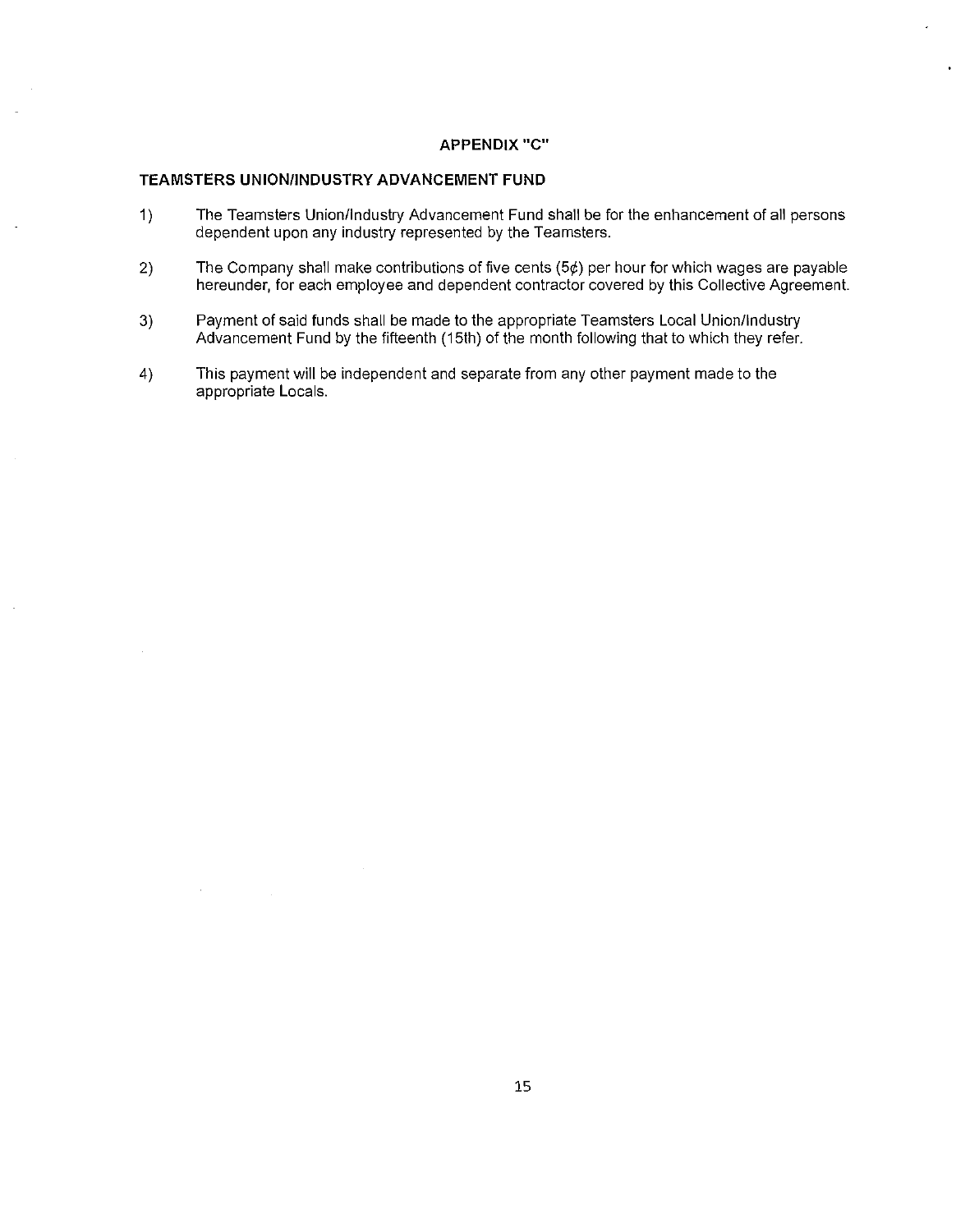#### **APPENDIX "D"**

### **PENSION PLAN**

- 1) The Company will contribute four dollars and fifty cents (\$4.50) per hour for each hour for which wages are payable, to the Teamsters Prairie Provinces Pension Plan (T4P).
- 2) Contributions and remittances referred to above, shall be remitted monthly by the fifteenth (15th) day of the month following that month to which they refer, together with a form supplied to the Company by the Union, which shall provide full instructions.
- 3) Timely payment of contributions to the Trust Funds provided for in this Agreement is essential for the protection of the beneficiaries. Delinquency and continued failure to remit contributions to the Trust Fund shall be dealt with as follows;
	- a) The Union will advise the Company, in writing, of any delinquency.
	- b) If the Company has failed to respond within forty-eight (48) hours of receipt of notification, exclusive of Saturday, Sundays and Holidays, the Union may then request a meeting with the Company to provide for payment of funds.
	- c) In the case of failure of the Company to contribute into the funds on the due date, the Trustees in their joint names may take legal action against the Company for recovery of the amount due.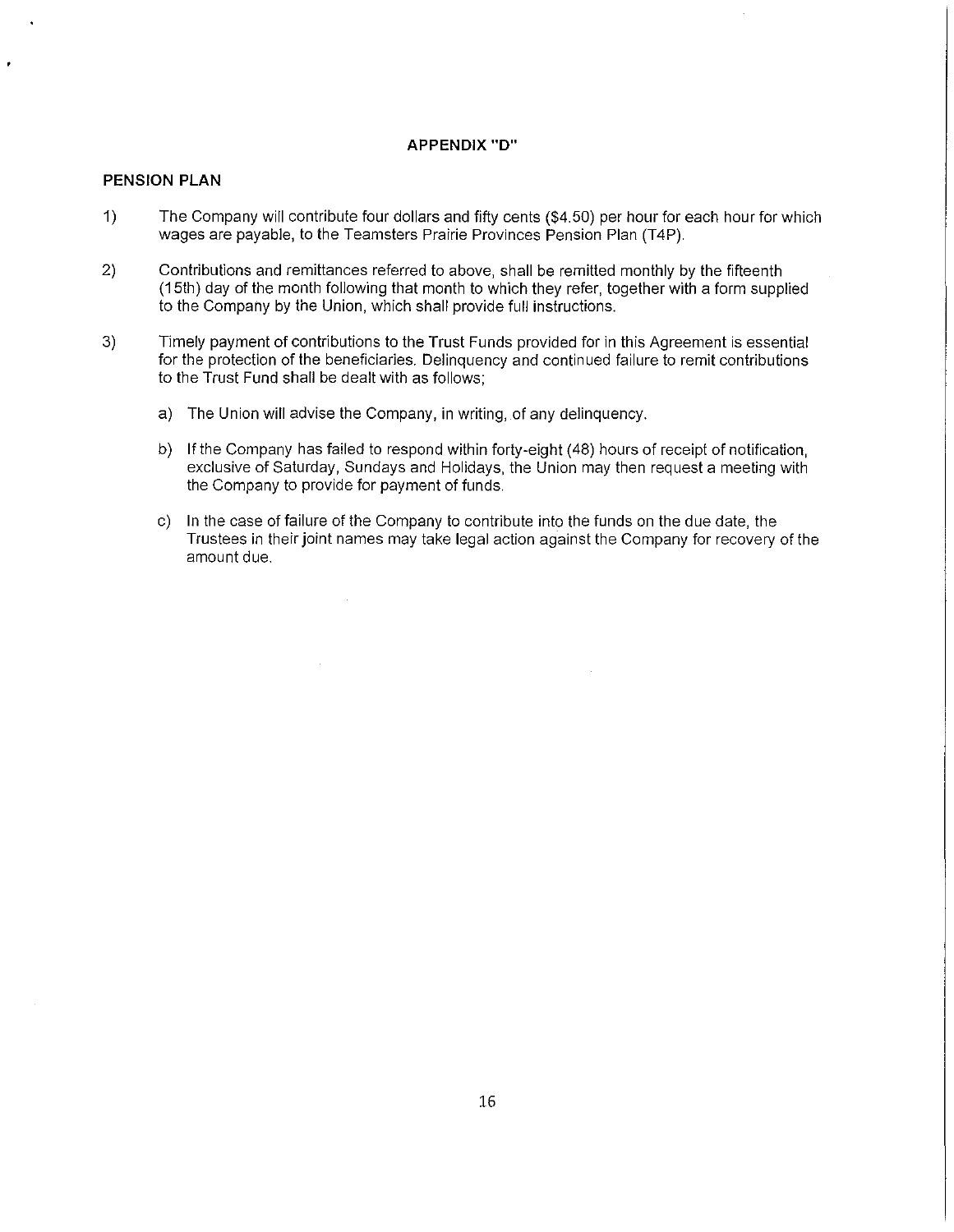#### LETTER OF UNDERSTANDING #1

BETWEEN: SARENS CANADA INC. (Hereinafter referred to as the Company)

AND: GENERAL TEAMSTERS LOCAL UNION NO. 362 (Hereinafter referred to as the Union)

The Parties hereto agree that any work performed for any contractor who is signatory to the Teamsters Mainline Pipeline Agreement shall be reported in writing, by fax or by mail, to General Teamsters Local Union No. 362 Edmonton office on a monthly basis. Any loads not reported will be subject to the Grievance Procedure contained in this Agreement.

 $\mathfrak l$ SIGNED THIS  $\frac{1}{s^+}$  DAY OF  $\frac{1}{s}$  or  $\frac{1}{s}$ , 2022.

ON BEHALF OF THE COMPANY: Sarens Canada Inc.

Jordan Fowner Weneral Manager, Canada

ON BEHALF OF THE UNION: General Teamsters, Local Union No. 362

Bernie Haggarty, Secretary - Treasurer

Clint Campbell, Business Agent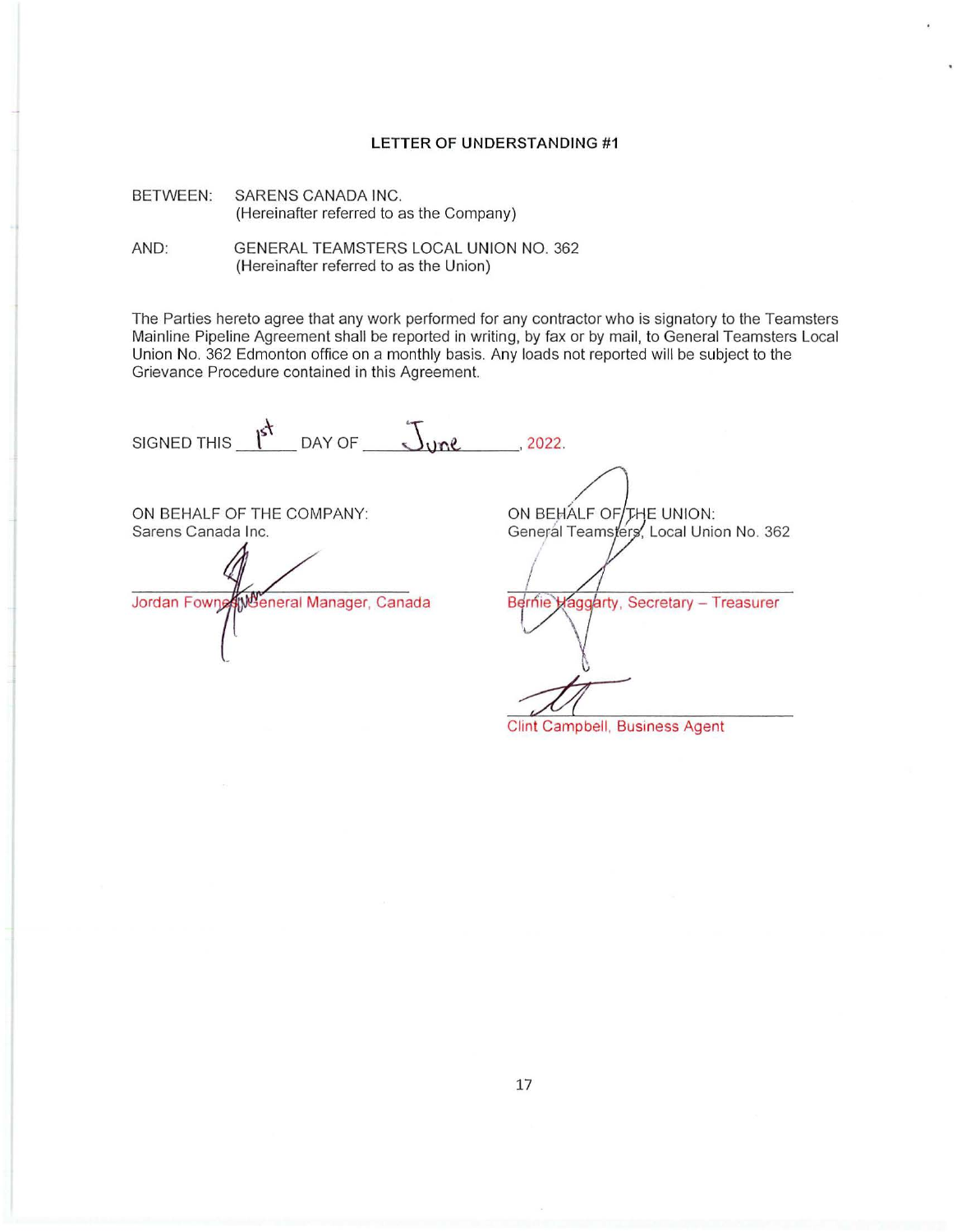#### LETTER OF UNDERSTANDING #2

BETWEEN: SARENS CANADA INC. (Hereinafter referred to as the Company)

AND: GENERAL TEAMSTERS LOCAL UNION NO. 362 (Hereinafter referred to as the Union)

### RE: Pension Contributions

The parties agree to cap the contributions to the Teamsters Prairie Provinces Pension Plan (T4P) referenced in Article No. 4 f) to a maximum of 45 hours in each calendar week.

The above amendment will be in effect for the term of this collective agreement.

SIGNED THIS  $\frac{1}{2^k}$  DAY OF  $\frac{1}{2^k}$   $\frac{1}{2^k}$  2022.

ON BEHALF OF THE COMPANY: Sarens Canada Inc.

Jordan Fowner Weneral Manager, Canada

ON BEHALF OF THE UNION: General Teamsters, Local Union No. 362

-)

Bernie Haggarty. Secretary - Treasurer

Clint Campbell, Business Agent